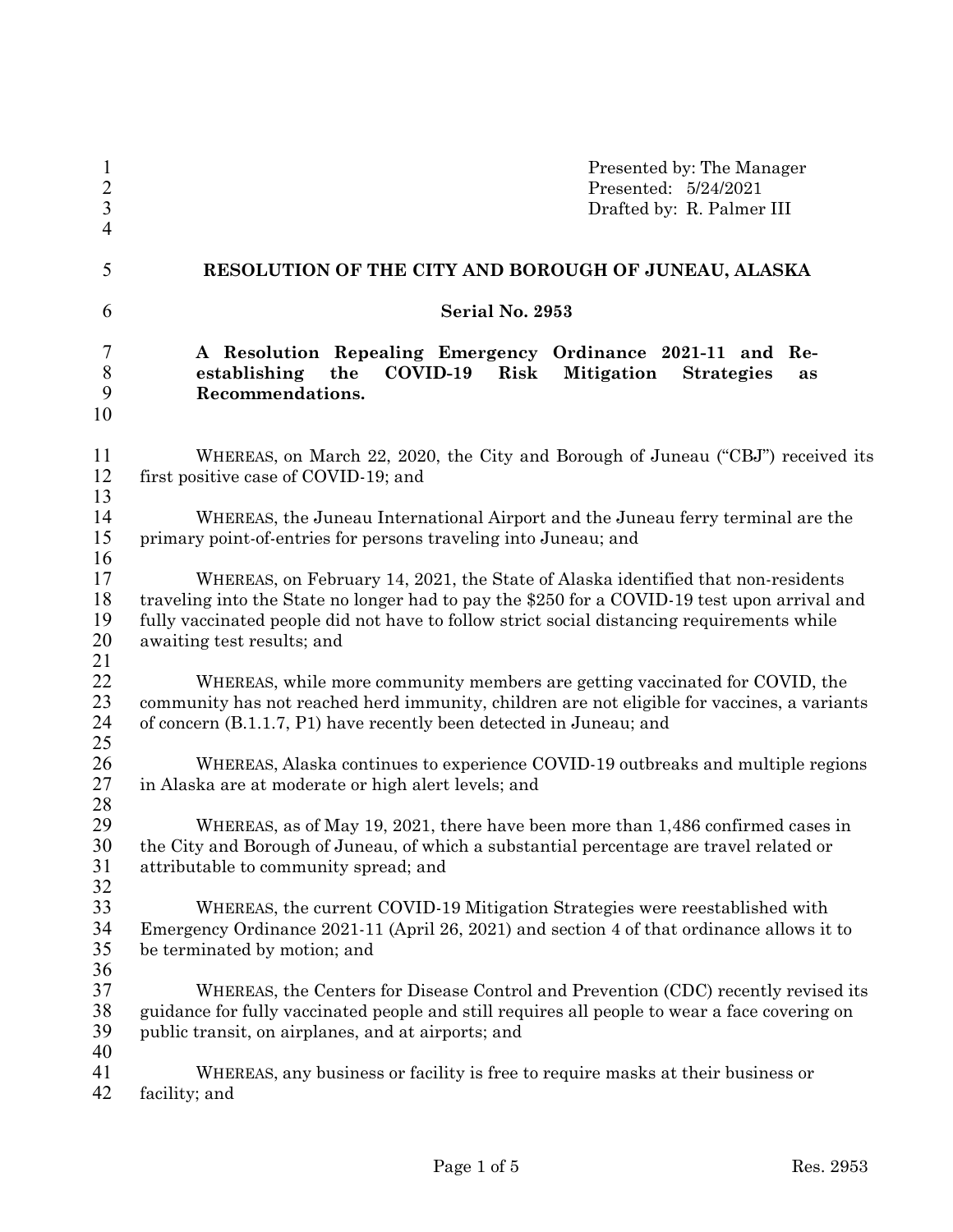$\frac{1}{2}$ 2 WHEREAS, the updated COVID-19 Mitigation Strategies will help provide better<br>3 structure and certainty as the community balances the needs to mitigate harm from CC structure and certainty as the community balances the needs to mitigate harm from COVID-19 and keep the economy open. 

6 NOW, THEREFORE, BE IT RESOLVED BY THE ASSEMBLY OF THE CITY AND BOROUGH OF JUNEAU, ALASKA: JUNEAU, ALASKA:

## 8<br>9

## **Section 1. COVID-19 Mitigation Strategies.**

(a) **Adoption.** The City and Borough of Juneau COVID-19 Mitigation Strategies identified in Exhibit A are adopted. 

(b) **Determination of Incident Risk Level.** The Manager is authorized to determine which Incident Risk Level best fits the City and Borough of Juneau based on a comprehensive range of public health factors related to COVID-19.

(c) **Public Notice.** The Manager shall conspicuously identify the Incident Risk Level on 19 the City and Borough of Juneau's webpage and widely distribute public notice when the level changes. level changes.

## (d) **Reserved. Exemptions.**

| 23 | (1) Reserved. Exemption Request. An entity or person may request an exemption    |
|----|----------------------------------------------------------------------------------|
| 24 | from the COVID-19 Mitigation Strategies by submitting a site specific COVID-19   |
| 25 | Mitigation Plan to the CBJ Emergency Operations Center by emailing               |
| 26 | covidquestions@juneau.org. The Emergency Operations Center may issue an          |
| 27 | exemption if the COVID-19 Mitigation Plan has sufficient measures and policies   |
| 28 | to mitigate the spread of COVID-19 in light of the Incident Risk Level.          |
| 29 |                                                                                  |
| 30 | (2) Reserved. Public Records. All exemption requests, communication, and         |
| 31 | responses are presumptively public records. If an entity or person requests that |
| 32 | the City and Borough of Juneau withhold any information contained in your        |
| 33 | COVID-19 Mitigation Plan from public release because the information is          |
| 34 | protected under AS 40.25.120(a), you must submit the following information with  |
| 35 | the request:                                                                     |
| 36 |                                                                                  |
| 37 | (A) Identify each set of discrete information that the entity or person asserts  |
| 38 | is confidential;                                                                 |
| 39 |                                                                                  |
| 40 | (B) Identify each specific legal authority that the entity or person asserts     |
| 41 | applies to each such set of information; and                                     |
| 42 |                                                                                  |
| 43 | For each such set of information, explain why the entity or person asserts       |
| 44 | the information is confidential based on each legal authority the entity or      |
| 45 | person asserts applies to that information.                                      |
| 46 |                                                                                  |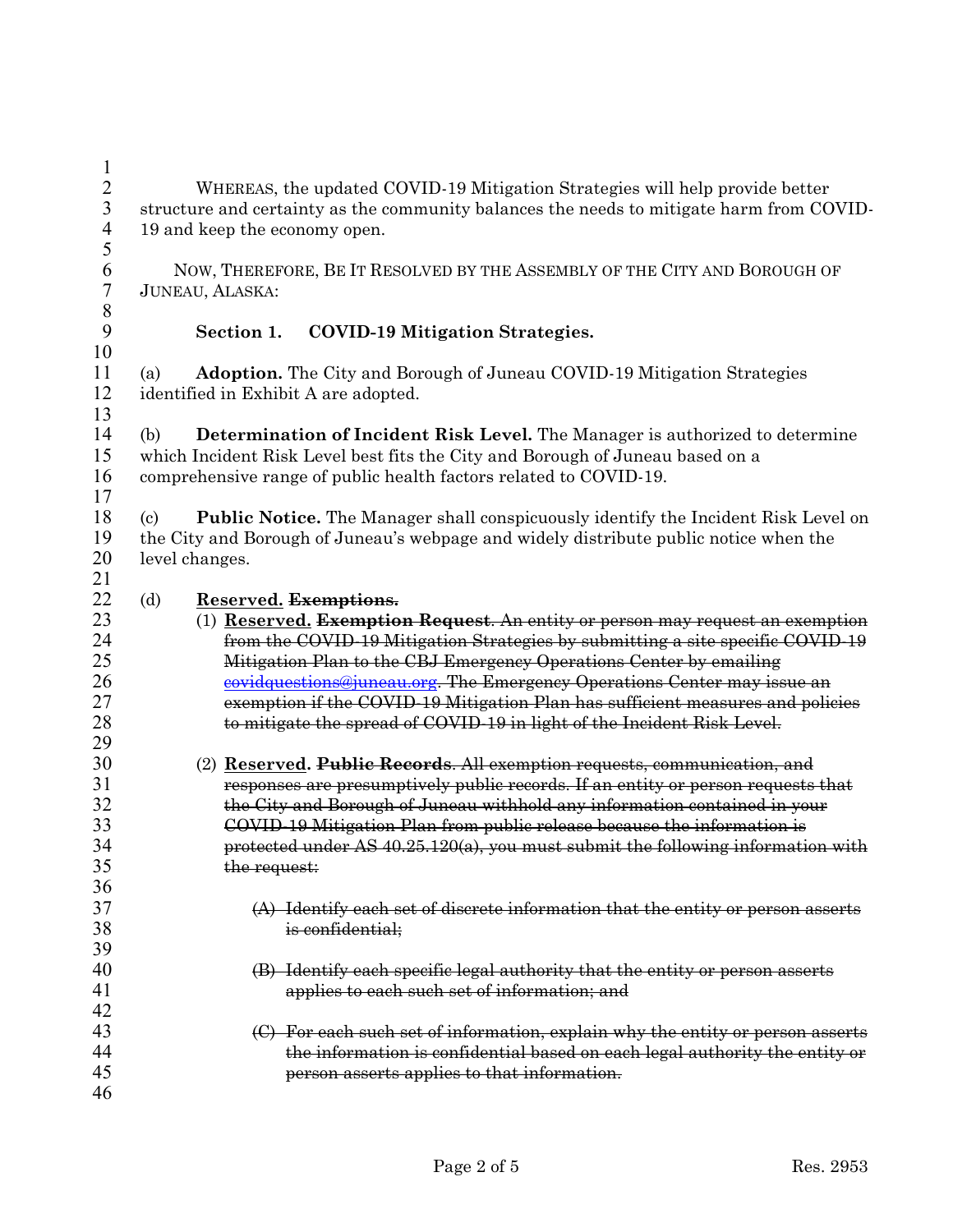| $\mathbf{1}$   | Should the City and Borough of Juneau receive a request for records under the                  |
|----------------|------------------------------------------------------------------------------------------------|
| $\overline{2}$ | Public Records Act applicable to any item marked confidential, the City and                    |
| 3              | Borough of Juneau should notify the person or entity asserting confidentiality as              |
| 4              | soon as practicable prior to making any disclosure. The person or entity asserting             |
| 5              | confidentiality acknowledges it has five (5) calendar days after receipt of notice to          |
| 6              | notify the City and Borough of Juneau of its objection to any disclosure, and to file          |
| $\overline{7}$ | any action with any competent court to protect its interests. Should the person or             |
| 8              | entity asserting confidentiality fail to notify the City and Borough of Juneau of its          |
| 9              | objection or fail to file suit within five (5) calendar days, the CBJ may disclose the         |
| 10             | records.                                                                                       |
| 11             |                                                                                                |
| 12             | Reserved. Violation. A person who violates a mitigation strategy in Exhibit A shall<br>(e)     |
| 13             | be subject to a civil fine not to exceed \$25.00 per violation, which shall be considered      |
| 14             | incorporated into CBJC 03.30.070(a); payment of the civil fine shall be accepted in            |
| 15             |                                                                                                |
|                | satisfaction of the violation; and the violation shall be subject to CBJC 03.30.070(b)-(c) and |
| 16             | CBJC 03.30.075-03.30.085. In addition to a civil fine, the City and Borough of Juneau may      |
| 17             | use all available civil enforcement options (i.e. injunction, revocation of certificate of     |
| 18             | occupancy, civil lawsuit, etc.) to assure compliance with this ordinance.                      |
| 19             |                                                                                                |
| 20             | <b>Amendments.</b> The Manager shall keep Exhibit A consistent with Centers for<br>(f)         |
| 21             | Disease Control and Prevention (CDC) guidance and present the revisions to Exhibit A at        |
| 22             | regular or special Assembly meetings for ratification.                                         |
| 23             |                                                                                                |
| 24             | Mask or Face Covering-Mandate.<br>(g)                                                          |
| 25             | (1) Guidance Requirement. Except when masks are required to be worn by federal                 |
| 26             | <u>law</u> (public transit, airplanes, airport, etc.) or when entering an area that is         |
| 27             | posted requiring use of a mask or face covering all All individuals should must                |
| 28             | wear a mask or a face covering over their nose and mouth $\leftrightarrow$ as provided for in  |
| 29             | Exhibit A; (ii) when using public transportation, like Capital Transit; and (ii) (iii)         |
| 30             | when entering an area that is posted requiring use of a mask or face covering.                 |
| 31             | This ordinance is subject to the conditions and exceptions stated below.                       |
| 32             |                                                                                                |
| 33             | (2) <b>Face Shield.</b> A face shield is generally not permitted in lieu of a mask or face     |
| 34             | covering because face shields are less effective in stopping the spread of COVID-              |
| 35             | 19. However, a face shield may be permitted in lieu of a mask or face covering for             |
| 36             | the following individuals, who must wear a face shield whenever a mask or face                 |
| 37             | covering would be required unless it is impossible to do so:                                   |
| 38             |                                                                                                |
| 39             | (A) Any individual who cannot tolerate a mask due to a physical or mental                      |
| 40             | disability;                                                                                    |
| 41             |                                                                                                |
| 42             | (B) Individuals who are communicating with someone who is deaf or hard of                      |
| 43             | hearing; or                                                                                    |
| 44             | (C) Individuals performing an activity that cannot be conducted or safely                      |
| 45             | conducted while wearing a mask (for example a driver experiencing foggy                        |
|                |                                                                                                |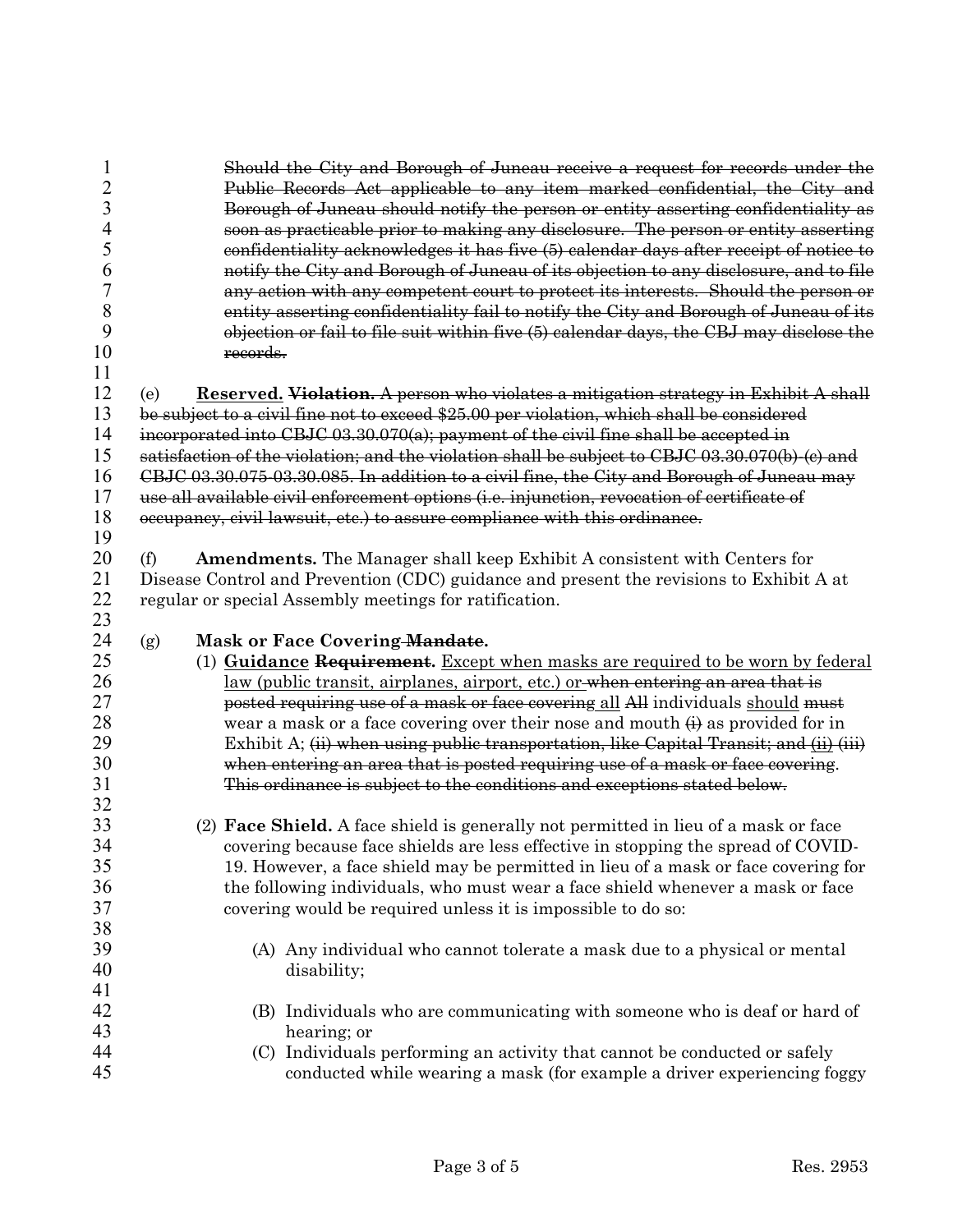| $\mathbf{1}$<br>$\overline{c}$ | glasses, a dental patient receiving care, or an equipment operator where<br>there is a risk of dangerous entanglement). |  |  |  |  |
|--------------------------------|-------------------------------------------------------------------------------------------------------------------------|--|--|--|--|
| 3                              |                                                                                                                         |  |  |  |  |
| $\overline{4}$                 | (3) <b>Employment.</b> Employers are responsible to make sure employees who are                                         |  |  |  |  |
| 5                              | present in the workplace have access to and wear masks or face coverings as                                             |  |  |  |  |
| 6                              | recommended required by this resolution ordinance.                                                                      |  |  |  |  |
| $\sqrt{ }$                     |                                                                                                                         |  |  |  |  |
| 8                              | (4) Exceptions. This resolution ordinance does not apply to the following categories                                    |  |  |  |  |
| 9                              | of people or activities:                                                                                                |  |  |  |  |
| 10                             |                                                                                                                         |  |  |  |  |
| 11                             | (A) Any child under the age of 2 years. These very young children should not                                            |  |  |  |  |
| 12                             | wear a face covering because of the risk of suffocation. Additionally,                                                  |  |  |  |  |
| 13                             | masks are recommended, but not required for children ages 2-5. Daycare                                                  |  |  |  |  |
| 14                             | settings that serve preschool children are encouraged but not required to                                               |  |  |  |  |
| 15                             | enforce mask usage for children age 2 and older.                                                                        |  |  |  |  |
| 16                             |                                                                                                                         |  |  |  |  |
| 17                             | (B) Individuals who are incarcerated, in police custody, or inside a courtroom;                                         |  |  |  |  |
| 18                             | these individuals should follow guidance particular to their location or                                                |  |  |  |  |
| 19                             | institution.                                                                                                            |  |  |  |  |
| 20                             |                                                                                                                         |  |  |  |  |
| 21                             | (C) Musicians, presenters, ministers, and others communicating to an                                                    |  |  |  |  |
| 22                             | audience or being recorded, for the duration of their                                                                   |  |  |  |  |
| 23                             | presentation/practice/performance where mask usage impairs                                                              |  |  |  |  |
| 24                             | communication, and so long as safe physical distancing is maintained.                                                   |  |  |  |  |
| 25                             |                                                                                                                         |  |  |  |  |
| 26                             | (D) Individuals removing their mask or face covering to eat, drink, or briefly                                          |  |  |  |  |
| 27                             | scratch an itch.                                                                                                        |  |  |  |  |
| 28                             |                                                                                                                         |  |  |  |  |
| 29                             | (E) Employees within their own fully enclosed office or workspace, and                                                  |  |  |  |  |
| 30                             | employees within an unenclosed workspace if they are totally alone.                                                     |  |  |  |  |
| 31                             |                                                                                                                         |  |  |  |  |
| 32                             | (F) Individuals doing high intensity exercise outdoors.                                                                 |  |  |  |  |
| 33                             |                                                                                                                         |  |  |  |  |
| 34                             | (5) Reserved. Denial of Service. A person violating this ordinance is prohibited                                        |  |  |  |  |
| 35                             | from entering, occupying, or remaining in the setting in which a mask or face                                           |  |  |  |  |
| 36                             | covering is required. Provided, however, that this ordinance shall be applied in a                                      |  |  |  |  |
| 37                             | manner consistent with the Americans with Disabilities Act (ADA) and any other                                          |  |  |  |  |
| 38                             | applicable provision of law. Businesses and the City Manager, for City and                                              |  |  |  |  |
| 39                             |                                                                                                                         |  |  |  |  |
| 40                             | Borough of Juneau facilities, may choose to allow individuals who request an                                            |  |  |  |  |
| 41                             | accommodation under the ADA to wear a face shield, or may consider                                                      |  |  |  |  |
| 42                             | accommodating these individuals through alternative means of providing goods or                                         |  |  |  |  |
|                                | services, such as curbside, delivery, or telephonic service.                                                            |  |  |  |  |
| 43                             |                                                                                                                         |  |  |  |  |
| 44                             | (6) Proof of Medical Reason or Disability. If a person declines to wear a mask or                                       |  |  |  |  |
| 45                             | face covering because of a medical condition or disability as described above, this                                     |  |  |  |  |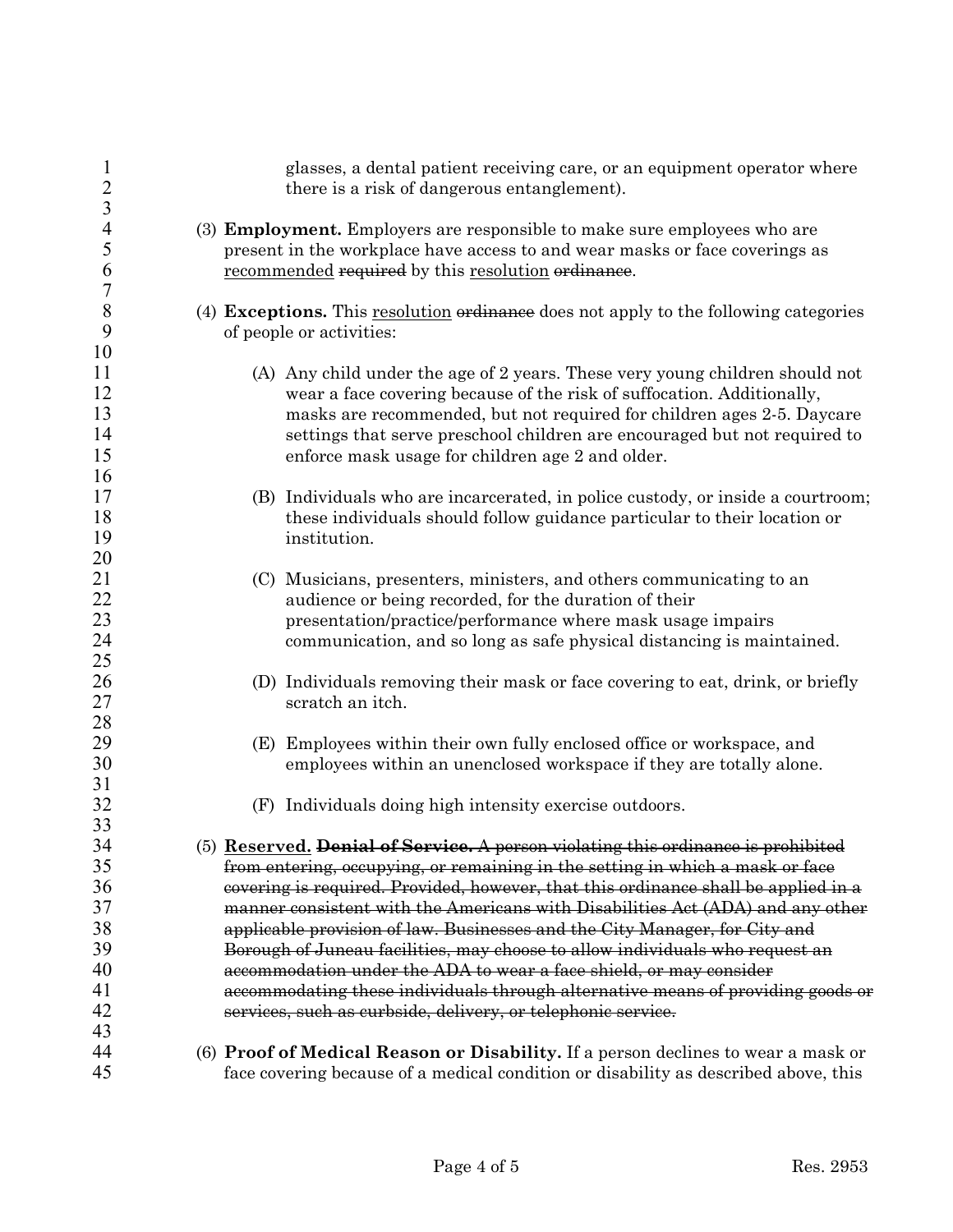| resolution ordinance does not require them to produce medical documentation<br>verifying the stated condition or disability. |                                                                                                                                                     |  |  |  |
|------------------------------------------------------------------------------------------------------------------------------|-----------------------------------------------------------------------------------------------------------------------------------------------------|--|--|--|
|                                                                                                                              |                                                                                                                                                     |  |  |  |
|                                                                                                                              | (7) Additional City and Borough of Juneau Facility Provision.                                                                                       |  |  |  |
|                                                                                                                              | (A) Notice. The City Manager is required to identify and conspicuously post                                                                         |  |  |  |
|                                                                                                                              | notices for those City and Borough of Juneau public facilities or areas of<br>public facilities in which people are required to wear a mask or face |  |  |  |
|                                                                                                                              | covering. The Manager should post face covering notices in public                                                                                   |  |  |  |
|                                                                                                                              | facilities and areas of public facilities in which maintaining six feet                                                                             |  |  |  |
|                                                                                                                              | separation between people is difficult or where there are insufficient                                                                              |  |  |  |
|                                                                                                                              | physical barriers to keep people six feet apart.                                                                                                    |  |  |  |
|                                                                                                                              |                                                                                                                                                     |  |  |  |
|                                                                                                                              | (B) Provision of Face Covering. For people who cannot afford or locate a                                                                            |  |  |  |
|                                                                                                                              | face covering, the Manager shall make a face covering available on every                                                                            |  |  |  |
|                                                                                                                              | Capital Transit bus and at any facility owned by the City and Borough of                                                                            |  |  |  |
|                                                                                                                              | Juneau that requires a mask or face covering.                                                                                                       |  |  |  |
| (8) Definitions.                                                                                                             |                                                                                                                                                     |  |  |  |
|                                                                                                                              |                                                                                                                                                     |  |  |  |
|                                                                                                                              | (A) "Mask" means a medical grade mask (i.e. N95).                                                                                                   |  |  |  |
|                                                                                                                              |                                                                                                                                                     |  |  |  |
|                                                                                                                              | (B) "Face covering" means a cloth, polypropylene, paper, or other face                                                                              |  |  |  |
|                                                                                                                              | covering that covers the nose and the mouth and that rests snugly above                                                                             |  |  |  |
|                                                                                                                              | the nose, below the mouth, and on the sides of the face. The following are                                                                          |  |  |  |
|                                                                                                                              | not face coverings because they allow droplets to be released: a covering                                                                           |  |  |  |
|                                                                                                                              | with a valve designed to facilitate easy exhalation; mesh masks; lace                                                                               |  |  |  |
|                                                                                                                              | masks; other coverings with openings, holes, or visible gaps in the design<br>or material.                                                          |  |  |  |
|                                                                                                                              |                                                                                                                                                     |  |  |  |
|                                                                                                                              | (C) "Face shield" means a clear plastic shield that covers the forehead,                                                                            |  |  |  |
|                                                                                                                              | extends below the chin, and wraps around the sides of the face.                                                                                     |  |  |  |
|                                                                                                                              | Section 2. Repeal of Emergency Ordinance 2021-11. Emergency Ordinance                                                                               |  |  |  |
| 2021-11 is repealed.                                                                                                         |                                                                                                                                                     |  |  |  |
| Section 3.                                                                                                                   | <b>Effective Date.</b> This resolution shall be effective immediately after                                                                         |  |  |  |
| its adoption.                                                                                                                |                                                                                                                                                     |  |  |  |
|                                                                                                                              |                                                                                                                                                     |  |  |  |
|                                                                                                                              |                                                                                                                                                     |  |  |  |
| Attest:                                                                                                                      | Beth A. Weldon, Mayor                                                                                                                               |  |  |  |
|                                                                                                                              |                                                                                                                                                     |  |  |  |
|                                                                                                                              |                                                                                                                                                     |  |  |  |
|                                                                                                                              | Elizabeth J. McEwen, Municipal Clerk                                                                                                                |  |  |  |